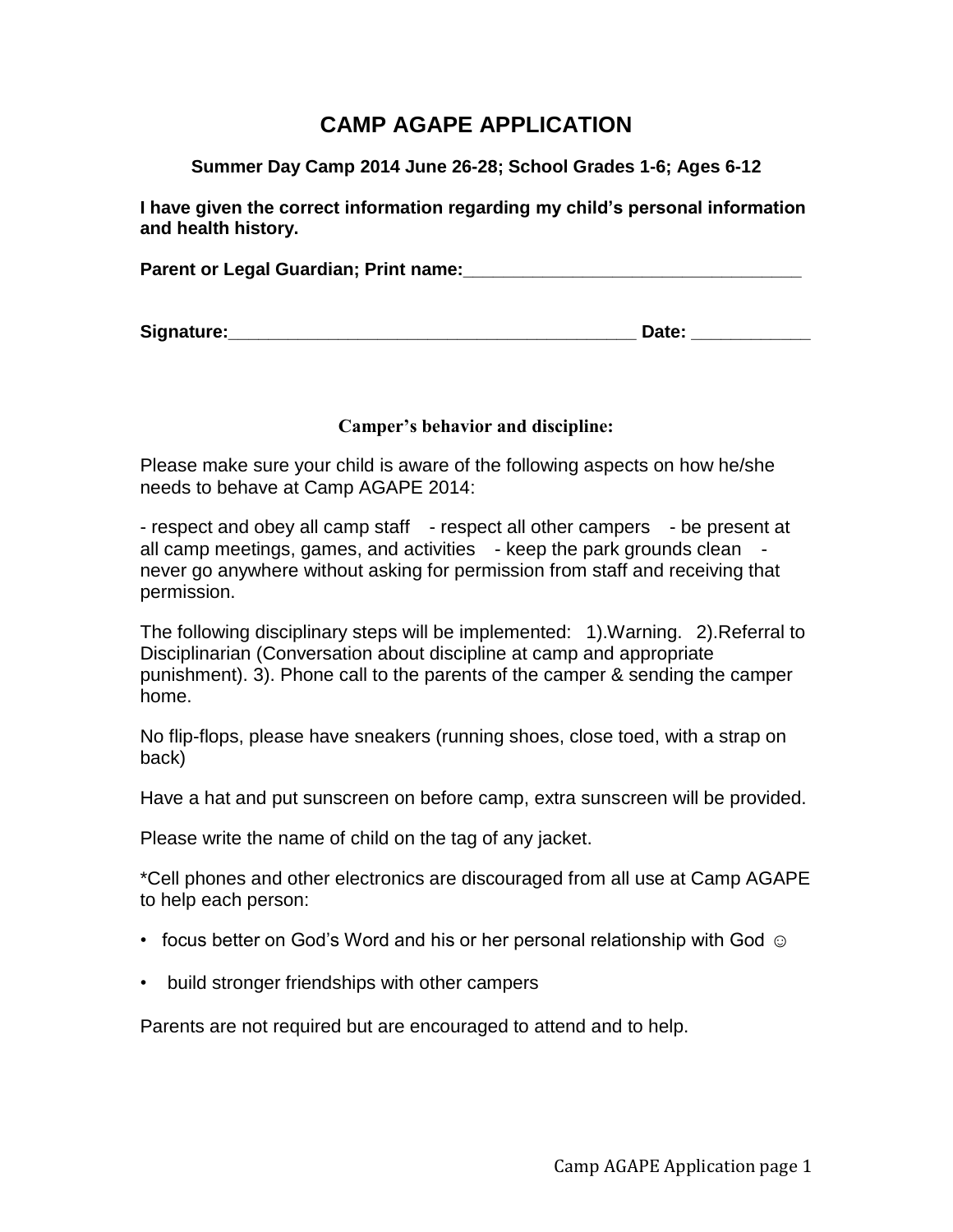Donation Fee is \$50 for first child, \$40 for second child, \$30 for third child. Make checks payable to **Slavic Evangelical Christian Baptist Church** & add **Camp AGAPE 2014** on the Memo Line.

# **CAMP AGAPE APPLICATION**

### **Summer Day Camp 2014 June 26-28; School Grades 1-6; Ages 6-12**

Application and Donation Fee can be submitted either via church website [www.SlavicEvangelicalChurch.org](http://www.slavicevangelicalchurch.org/) or in person to Aleksey Pasechink at 855 Brotherton Rd, Escondido, CA 92025 every Sunday between 1:00pm-3:00pm. For additional information or questions feel free to call Aleksey Pasechnik at (760) 917-8453 or Yuriy Korniyenko (858) 733-1126 or email to SlavicEvangelicalChurch@gmail.com

#### **Parent or Legal Guardian; Print name:\_\_\_\_\_\_\_\_\_\_\_\_\_\_\_\_\_\_\_\_\_\_\_\_\_\_\_\_\_\_\_\_\_\_**

### **Parent/Guardian who will sign off to check in and check out the child from camp each day:**

| <b>Full Name:</b>                      |  |
|----------------------------------------|--|
|                                        |  |
| Signature of parent or legal guardian: |  |
| Date:                                  |  |

**If different parent/guardian also has permission to sign off:**

| <b>Full Name:</b> |  |  |  |  |
|-------------------|--|--|--|--|
|                   |  |  |  |  |
|                   |  |  |  |  |

**Phone: (\_\_\_\_\_) \_\_\_\_\_ - \_\_\_\_\_\_\_\_ Alternate Phone: (\_\_\_\_\_) \_\_\_\_\_ - \_\_\_\_\_\_\_**